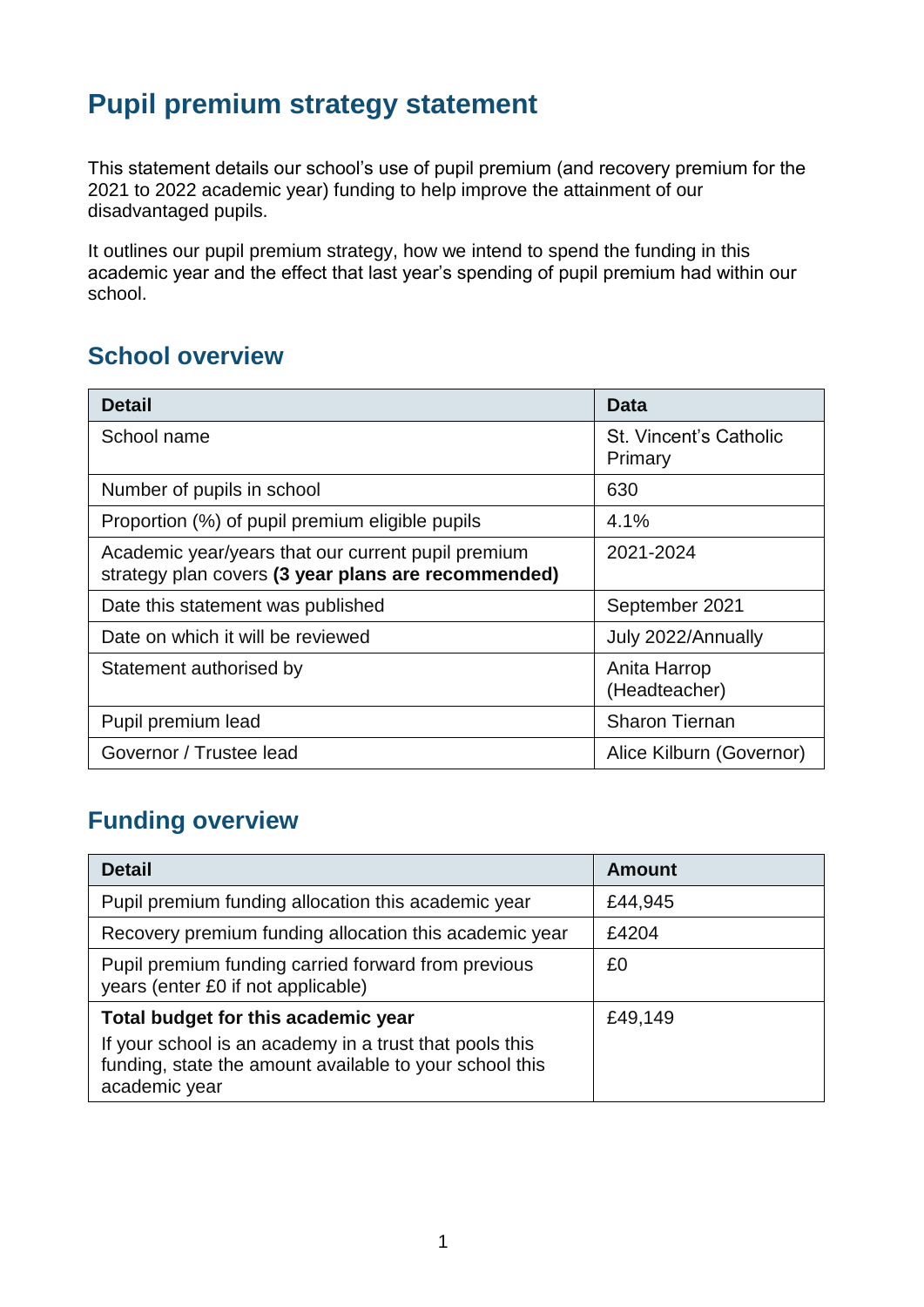# **Part A: Pupil premium strategy plan**

### **Statement of intent**

The aim of our Pupil Premium (PP) funding at St. Vincent's Catholic Primary School is to address the current underlying inequalities between disadvantaged pupils with other pupils in our care. We do this by ensuring that the funding is strategically and effectively targeted to address barriers to success and academic progress/achievement between Pupil premium and non-Pupil Premium pupils.

We take the responsibility for the provision of our disadvantaged pupils extremely seriously. Although the percentage of pupils in receipt of pupil premium is small, we strive to ensure that each pupil is given the support they need to thrive as they develop academically and emotionally.

When identifying strategies and allocating funding to particular projects, we consider the impact of previous experience within our school context, as well as applying knowledge gained from external research including the Educational Endowment Foundation and the Sutton Trust.

We are committed to using a range of measures to evaluate the impact of the funding as an ongoing process throughout each academic year. The focus for 2021-2024 will be on achieving the best outcomes for our pupils and supporting their wellbeing.

Our intention is that each pupil reaches their potential regardless of their background or barriers to learning. We aim to reduce any barriers through the delivery of an outstanding curriculum enhanced by enrichment opportunities, made available to all. Our mission that pupils will 'let their light shine' inspires us to look carefully at any barriers for our disadvantaged pupils and to provide the means for all pupils to do this.

Pupils will be supported in their academic and emotional development to reach the highest standards. Those pupils who require support to reach the expected standard will receive targeted support and those pupils already achieving the expected standard or above will be supported and challenged so that they have the same opportunities as non-disadvantaged pupils.

Provision is carefully planned and targets are set for disadvantaged pupils. Teachers work with the Pupil Premium Lead and Pupil Premium Teacher to ensure that targets are challenging but achievable. Attainment and progress is discussed regularly and during termly pupil progress meetings. Small group additional teaching is focused on supporting children to reach at least the expected outcomes in their year group and in statutory assessments.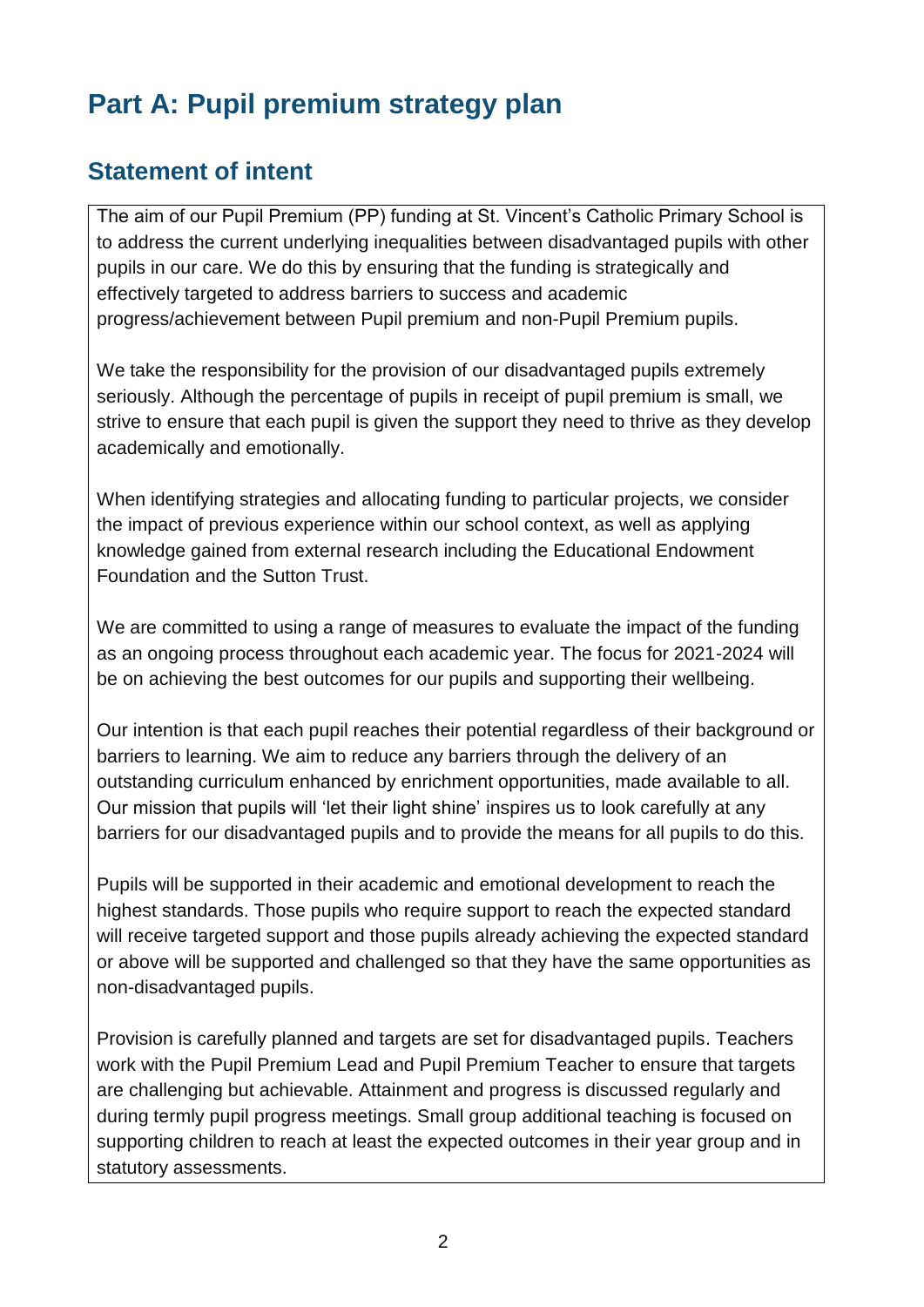The recovery funding premium allows weekly extra-curricular 1 hour, 1:1 maths tutoring sessions through a National Tutoring Programme tuition partner (Third Space Learning), enable gaps in learning to be identified and personalised learning to take place in addition to daily maths lessons. These regular opportunities to talk through their maths in a one to one environment with their dedicated tutors helps to develop pupils' verbal fluency, reasoning and problem-solving skills

Mental Health and wellbeing is prioritised and pupils and parents are supported in order that pupils build resilience, self-esteem and achieve a good sense of wellbeing. We believe that this is vital in supporting our pupils' learning.

### **Challenges**

This details the key challenges to achievement that we have identified among our disadvantaged pupils.

| <b>Challenge</b><br>number | <b>Detail of challenge</b>                                                                                                                                                                                                                              |
|----------------------------|---------------------------------------------------------------------------------------------------------------------------------------------------------------------------------------------------------------------------------------------------------|
| 1                          | National and school data shows a widening of the attainment and<br>progress gaps between PP and non PP pupils, particularly following the<br>impact of Covid 19                                                                                         |
| 2                          | Analysis shows few pupils in receipt of pupil premium access extra-<br>curricular clubs                                                                                                                                                                 |
| 3                          | There is a growing need for focused support with social, emotional and<br>mental health needs or pastoral concerns for disadvantaged and non-<br>disadvantaged pupils (ie behaviour, attendance and punctuality)<br>particularly following the pandemic |
| 4                          | Early reading, oracy and numeracy is key to developing skills across the<br>curriculum. Baseline data shows a focus is needed on the development<br>of reading, language and numeracy                                                                   |
| 5                          | Home learning includes a number of online programs. Some pupils do<br>not have access to a device to support this.                                                                                                                                      |
| 6                          | Increased % of pupils with less than 95% attendance; focus on<br>behaviour of pupils following return to school                                                                                                                                         |
| 7                          | Following the pandemic, the effects of online home learning have<br>impacted on pupils' verbal fluency skills in Maths.                                                                                                                                 |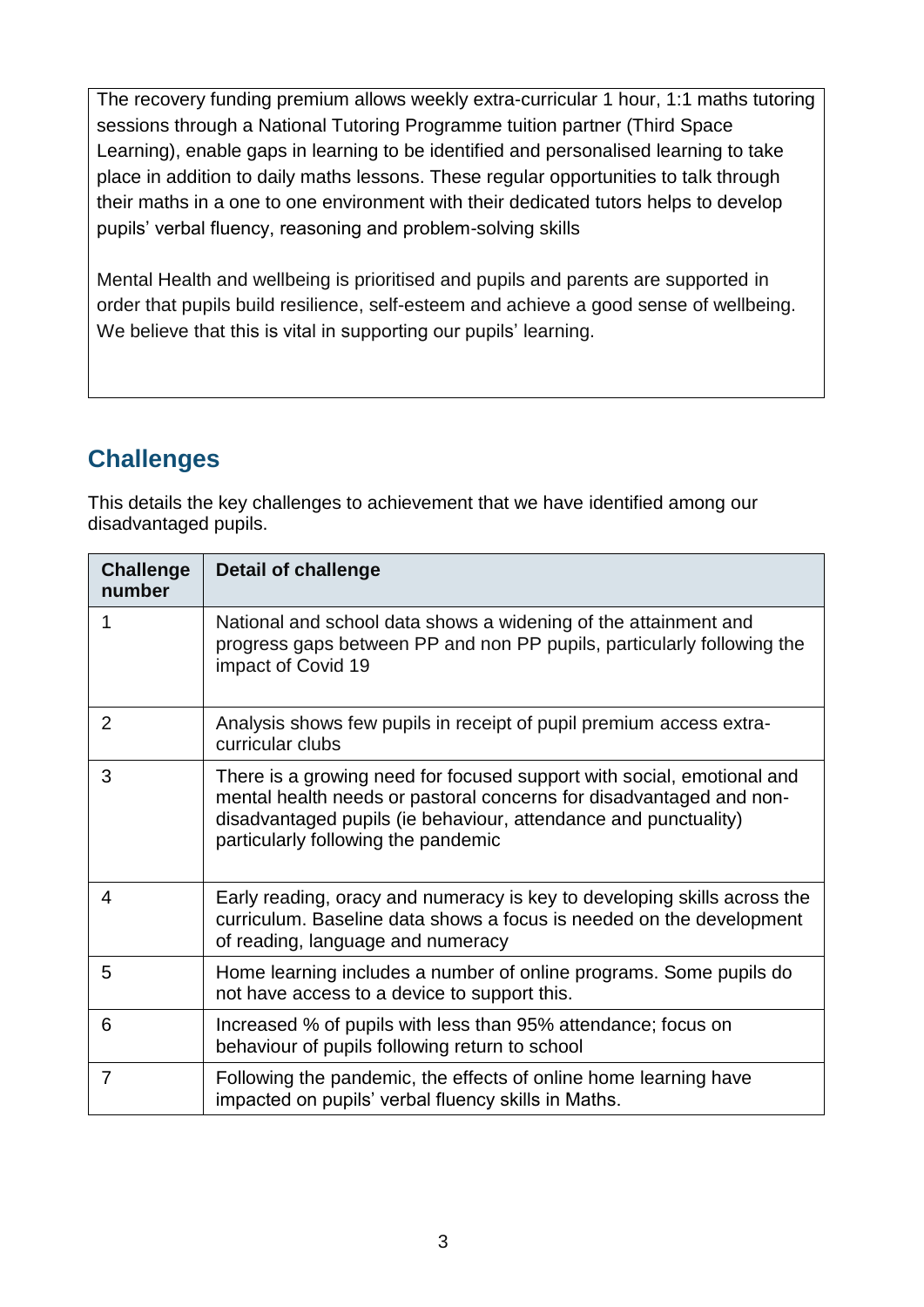## **Intended outcomes**

This explains the outcomes we are aiming for **by the end of our current strategy plan**, and how we will measure whether they have been achieved.

| <b>Intended outcome</b>                                                                                                                                                                                                                                                                                                                                                                                                                                                                                                                                                                                                                                    | <b>Success criteria</b>                                                                                                                                                                                                                                                                                                                                                                                                                                                                                                                                                                |
|------------------------------------------------------------------------------------------------------------------------------------------------------------------------------------------------------------------------------------------------------------------------------------------------------------------------------------------------------------------------------------------------------------------------------------------------------------------------------------------------------------------------------------------------------------------------------------------------------------------------------------------------------------|----------------------------------------------------------------------------------------------------------------------------------------------------------------------------------------------------------------------------------------------------------------------------------------------------------------------------------------------------------------------------------------------------------------------------------------------------------------------------------------------------------------------------------------------------------------------------------------|
| To improve the progress and attainment<br>of pupils in receipt of pupil premium in<br>English and Maths, with a focus on<br>diminishing the difference<br>To ensure that pupils in receipt of pupil<br>premium reach at least the expected<br>standard in statutory assessments, with a<br>focus on increasing percentages attaining<br>greater depth<br>To support the development of phonics in<br>Reception and Year 1 and reading<br>development across the school<br>To accelerate the progress and<br>attainment of pupils in receipt of pupil<br>premium in Maths by recovering lost<br>learning through personalised 1:1<br>teaching and learning. | Data indicates improved attainment of<br>disadvantaged pupils. This is evident<br>when results are analysed, discussed at<br>pupil progress meetings and through<br>observations and work scrutiny.<br>KS2 reading, writing and maths<br>outcomes in 2024/25 show that most<br>disadvantaged pupils meet the expected<br>standard.<br>Disadvantaged pupils achieve mostly in<br>line with other pupils in reading and<br>phonics. Where there are additional<br>barriers eg SEND, plans are combined<br>to maximise progress<br>To seek to achieve 90% pupils achieve<br>at least ARE. |
| To develop pupils' verbal fluency,<br>reasoning and problem-solving skills<br>through regular opportunities to talk<br>through maths reasoning with a 11<br>teacher.                                                                                                                                                                                                                                                                                                                                                                                                                                                                                       |                                                                                                                                                                                                                                                                                                                                                                                                                                                                                                                                                                                        |
| To provide curriculum enrichment<br>opportunities (cultural capital) to ensure<br>that pupils are equipped with the<br>knowledge and cultural capital they need<br>to succeed in life                                                                                                                                                                                                                                                                                                                                                                                                                                                                      | A significant increase in participation in<br>enrichment activities, particularly among<br>disadvantaged pupils.                                                                                                                                                                                                                                                                                                                                                                                                                                                                       |
| To achieve and sustain improved<br>wellbeing for all pupils in our school,<br>particularly our disadvantaged pupils                                                                                                                                                                                                                                                                                                                                                                                                                                                                                                                                        | High levels of wellbeing demonstrated<br>by:<br>$\checkmark$<br>qualitative data from student voice,<br>student and parent surveys and<br>teacher observations<br>a significant increase in participation<br>$\checkmark$<br>in enrichment activities, particularly<br>among disadvantaged pupils                                                                                                                                                                                                                                                                                      |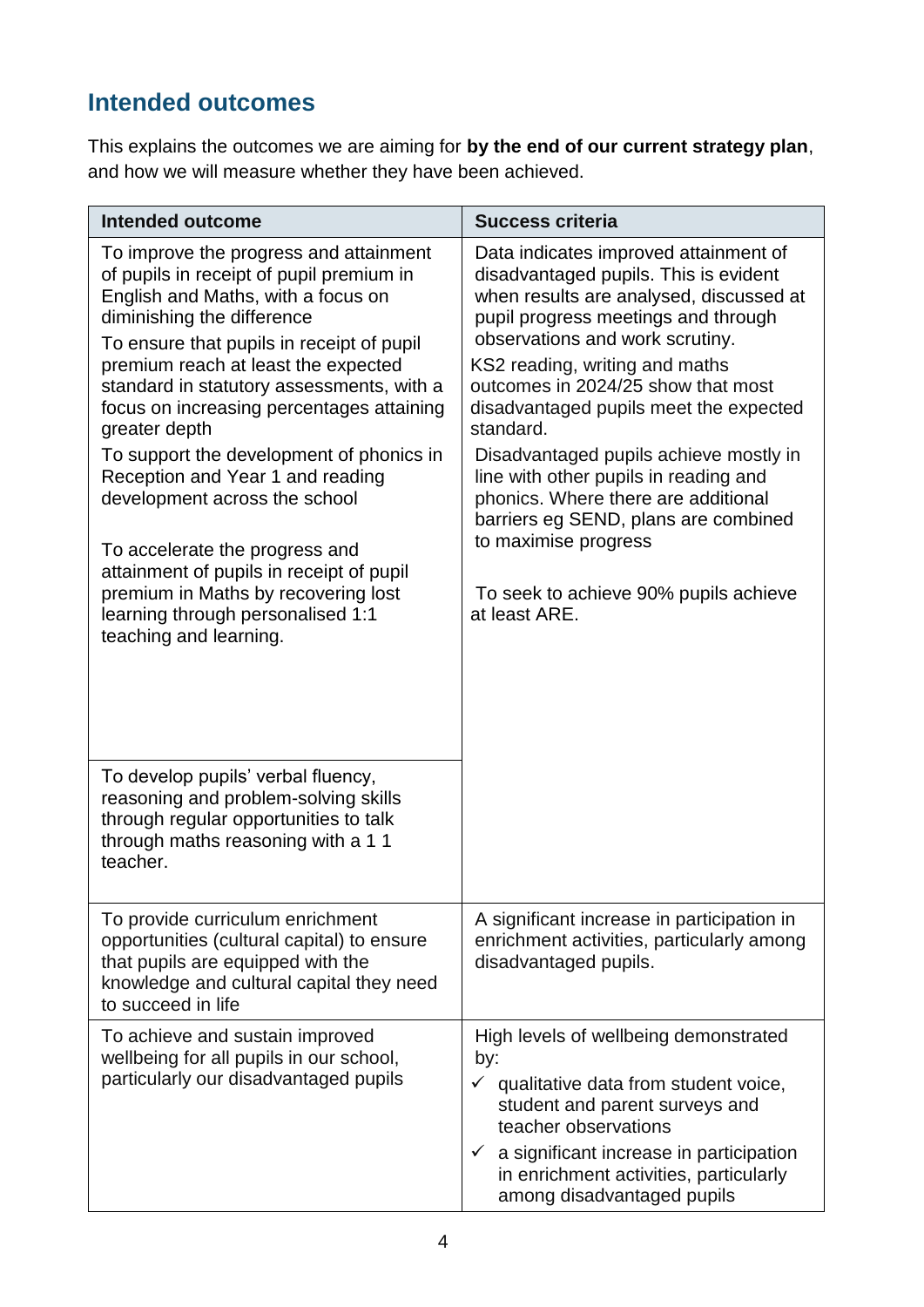| To improve pupils' oracy skills                                                                           | Significantly improved oral language<br>among disadvantaged pupils as a result<br>of early identification, use of high quality<br>interventions and regular tracking and<br>analysis |
|-----------------------------------------------------------------------------------------------------------|--------------------------------------------------------------------------------------------------------------------------------------------------------------------------------------|
| To remove barriers to accessing online<br>home learning/homework in order to<br>support improved outcomes | A significant increase in the access of<br>online learning as opposed to a paper<br>based alternative                                                                                |
| To achieve improved attendance and<br>behaviour for all pupils, particularly our<br>disadvantaged pupils  | Improved attendance following analysis<br>of pupils below 95% attendance<br>Improved behaviour following analysis of<br>class charts information                                     |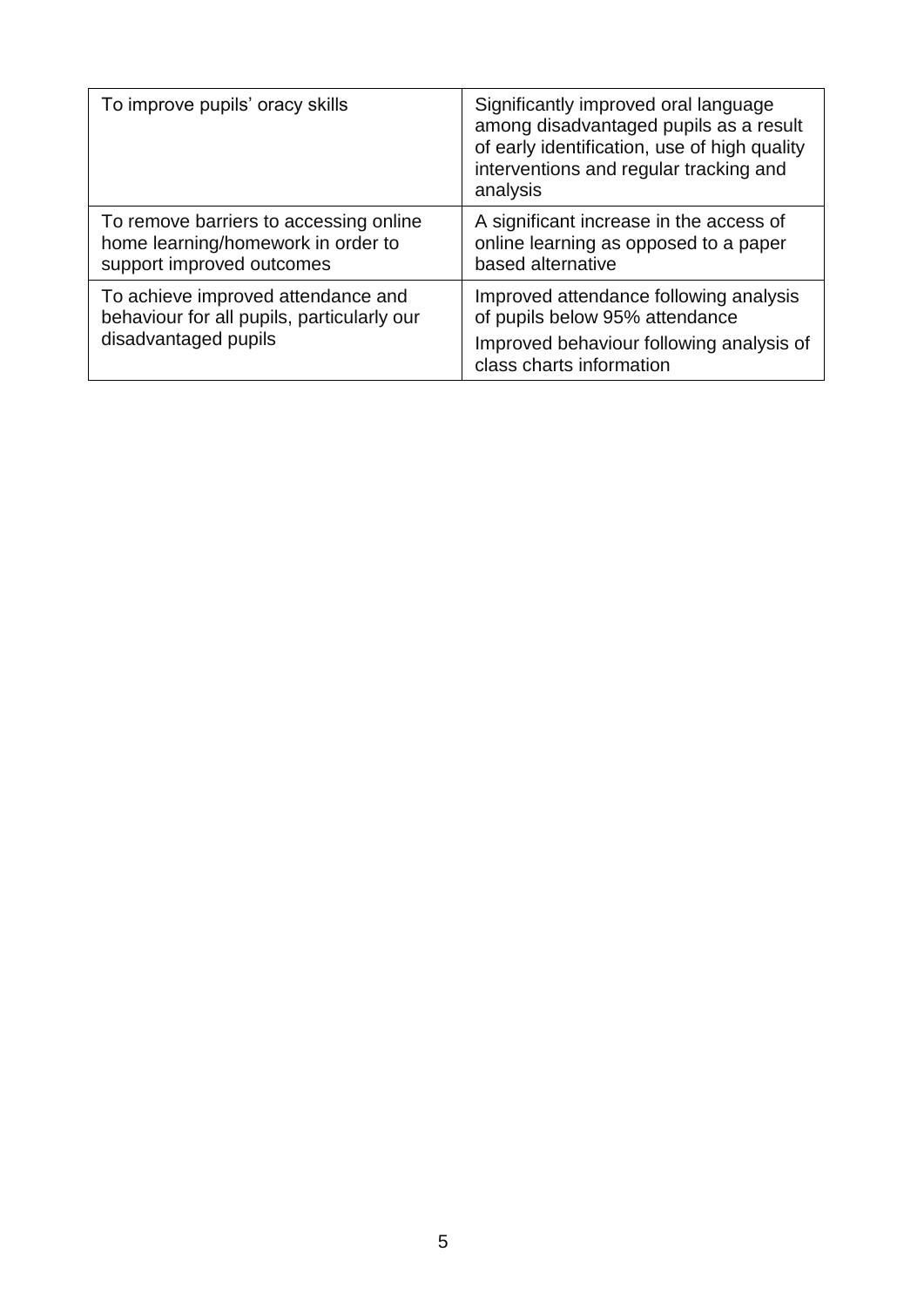## **Activity in this academic year**

This details how we intend to spend our pupil premium (and recovery premium funding) **this academic year** to address the challenges listed above.

### **Teaching (for example, CPD, recruitment and retention)**

#### **Budgeted cost: £6,000**

| <b>Activity</b>                                                                                                                              | <b>Evidence that supports this</b><br>approach                                                                                                                                                                | <b>Challenge</b><br>number(s)<br>addressed |
|----------------------------------------------------------------------------------------------------------------------------------------------|---------------------------------------------------------------------------------------------------------------------------------------------------------------------------------------------------------------|--------------------------------------------|
| Whole school training<br>in phonics and the<br>purchase of a phonics<br>scheme (including<br>training) from the<br><b>DFE</b> validated list | Phonics approaches have a strong<br>evidence base that indicates a<br>positive impact on the accuracy of<br>word reading (though not<br>necessarily comprehension),<br>particularly for disadvantaged pupils: |                                            |
|                                                                                                                                              | <b>Phonics   Toolkit Strand   Education</b><br><b>Endowment Foundation   EEF</b>                                                                                                                              |                                            |

### **Targeted academic support (for example, tutoring, one-to-one support structured interventions)**

#### **Budgeted cost: £ 23,149**

| <b>Activity</b>                                                                                       | <b>Evidence that supports this</b><br>approach                                                                                                                                                                                                                                                                                                | <b>Challenge</b><br>number(s)<br>addressed |
|-------------------------------------------------------------------------------------------------------|-----------------------------------------------------------------------------------------------------------------------------------------------------------------------------------------------------------------------------------------------------------------------------------------------------------------------------------------------|--------------------------------------------|
| Small group targeted<br>teaching (PP Lead<br>Teacher; Better<br><b>Reading Support</b><br>Programme)  | Small group targeted teaching and<br>booster groups used in school have<br>made a considerable impact on<br>results in KS1 and KS2 (statutory<br>assessments)                                                                                                                                                                                 |                                            |
| Focus on early<br>reading and oracy in<br>EYFS and KS1(using<br><b>NELI and Wellcomm</b><br>programs) | There is a strong evidence to sug-<br>gest that oral language interven-<br>tions, including dialogic activities<br>such as high-quality classroom dis-<br>cussion, are inexpensive to imple-<br>ment with high impacts on reading:<br>Oral language interventions   Toolkit<br><b>Strand   Education Endowment</b><br><b>Foundation   EEF</b> | 4                                          |
| Implementation of<br>new DFE validated                                                                | Phonics approaches have a strong<br>evidence base that indicates a<br>positive impact on the accuracy of<br>word reading (though not                                                                                                                                                                                                          | 1                                          |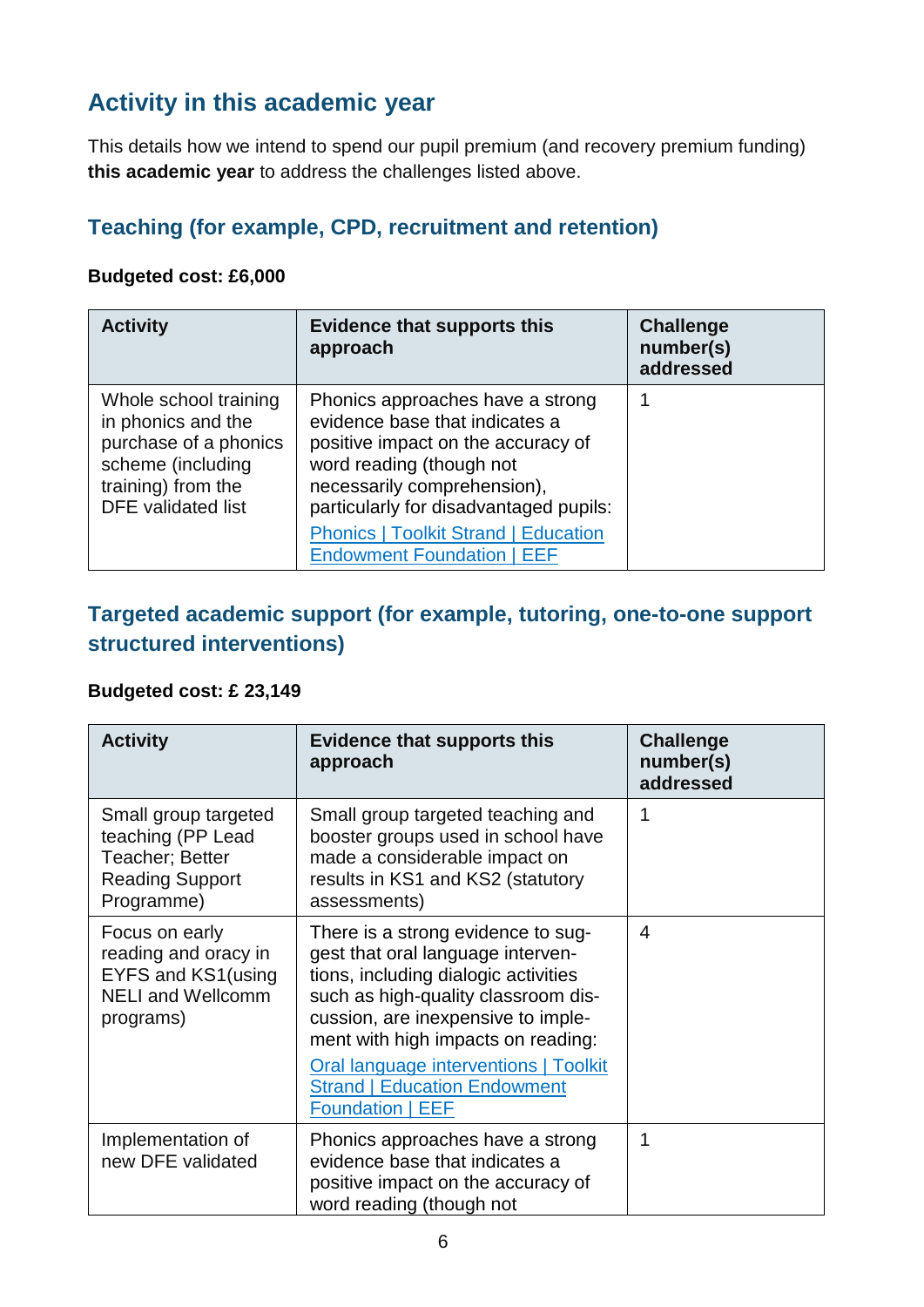| phonics scheme<br>(Little Wandle)                                                                                                                                                                                                                                                                                                                                                                                                                                                                                                                                                                                   | necessarily comprehension),<br>particularly for disadvantaged pupils:<br><b>Phonics   Toolkit Strand   Education</b><br><b>Endowment Foundation   EEF</b>                                                                                                                                                                                                                                                                                                                                                                                                                                          |           |
|---------------------------------------------------------------------------------------------------------------------------------------------------------------------------------------------------------------------------------------------------------------------------------------------------------------------------------------------------------------------------------------------------------------------------------------------------------------------------------------------------------------------------------------------------------------------------------------------------------------------|----------------------------------------------------------------------------------------------------------------------------------------------------------------------------------------------------------------------------------------------------------------------------------------------------------------------------------------------------------------------------------------------------------------------------------------------------------------------------------------------------------------------------------------------------------------------------------------------------|-----------|
| To remove barriers to<br>accessing online<br>home<br>learning/homework in<br>order to support<br>improved outcomes<br>by providing access<br>to devices                                                                                                                                                                                                                                                                                                                                                                                                                                                             | All pupils are able to access online<br>home learning/homework                                                                                                                                                                                                                                                                                                                                                                                                                                                                                                                                     | 5         |
| 15 hours x 30 KS2<br>pupils 1:1<br>personalised Maths<br>tutoring sessions<br>Engaging with the<br><b>National Tutoring</b><br>Programme tuition<br>partner (Third Space<br>Learning) to provide a<br>blend of Maths tuition,<br>mentoring and school-<br>led tutoring for pupils<br>whose education has<br>been most impacted<br>by the pandemic. By<br>engaging with a tuition<br>partner, 70% of the<br>cost of the sessions is<br>subsidised by the<br>government. A<br>significant proportion<br>of the pupils who<br>receive tutoring will be<br>disadvantaged,<br>including those who<br>are high attainers. | Tuition targeted at specific needs<br>and knowledge gaps can be an<br>effective method to support low<br>attaining pupils or those falling<br>behind, both one-to-one.<br>Evidence shows that tutoring can<br>boost progress by up to five months,<br>with extensive evidence showing that<br>tutoring is one of the most effective<br>tools to support learning and<br>accelerate pupil progress:<br>One to one tuition   EEF (educa-<br>tionendowmentfoundation.org.uk)<br>And in small groups:<br><b>Small group tuition   Toolkit Strand  </b><br><b>Education Endowment Foundation</b><br>EEF | 1 and $7$ |

## **Wider strategies (for example, related to attendance, behaviour, wellbeing)**

### **Budgeted cost: £20,000**

| <b>Activity</b> | Evidence that supports this approach | <b>Challen</b><br>ge<br>number |
|-----------------|--------------------------------------|--------------------------------|
|                 |                                      | (S)                            |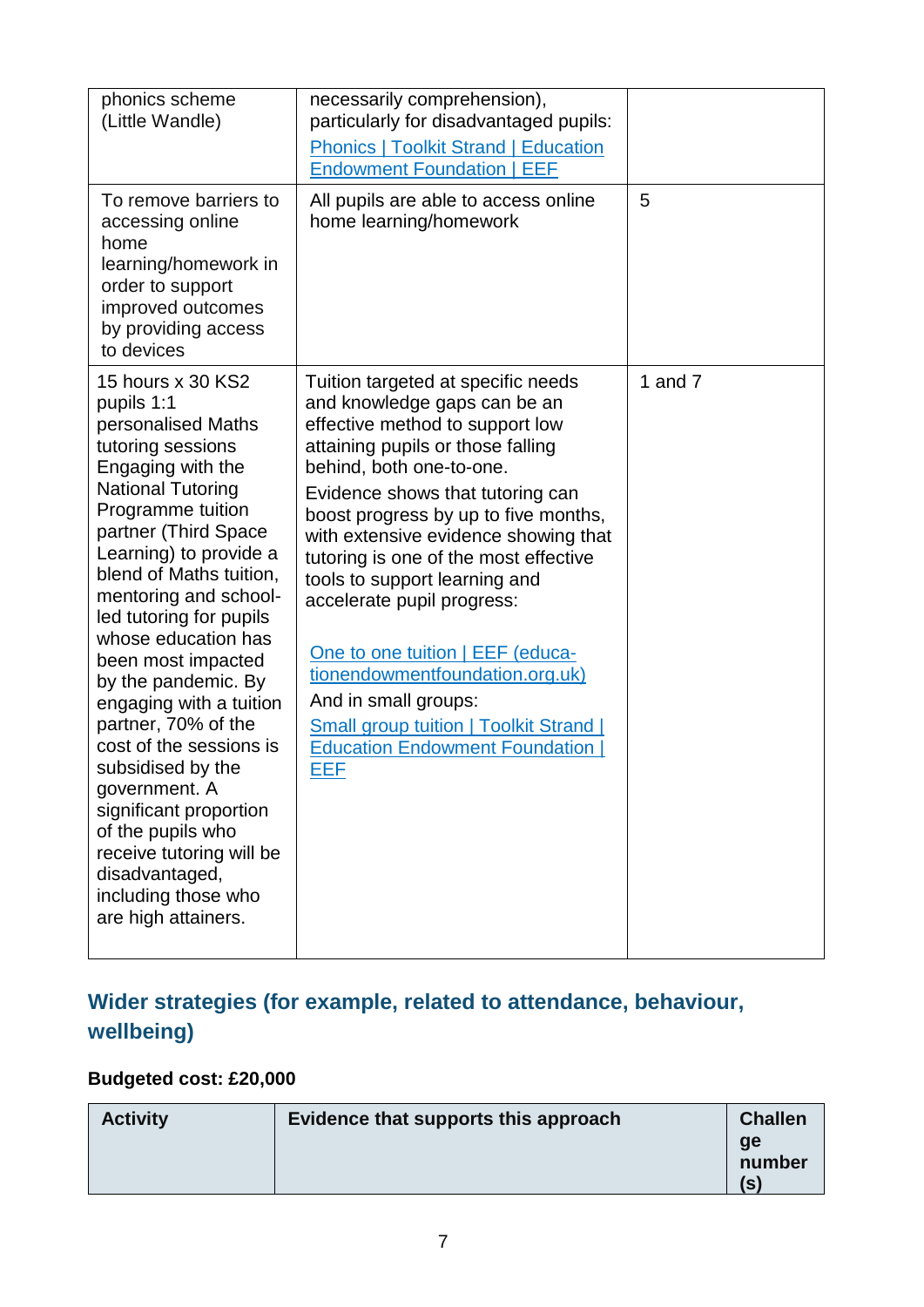|                                                                                                                                                              |                                                                                                                                                                                                                                                                                                                                                                                                                                                                                                                                                                                            | address<br>ed  |
|--------------------------------------------------------------------------------------------------------------------------------------------------------------|--------------------------------------------------------------------------------------------------------------------------------------------------------------------------------------------------------------------------------------------------------------------------------------------------------------------------------------------------------------------------------------------------------------------------------------------------------------------------------------------------------------------------------------------------------------------------------------------|----------------|
| To provide<br>counselling,<br>nurturing, 1:1 tuition<br>in order to support<br>children's SEMH;<br>Support for<br>wellbeing at<br>lunchtime (play<br>leader) | There is extensive evidence associating childhood<br>social and emotional skills with improved outcomes<br>at school and in later life (e.g., improved academic<br>performance, attitudes, behaviour and relationships<br>with peers):<br>EEF Social and Emotional Learning.pdf(educatio<br>nendowmentfoundation.org.uk)                                                                                                                                                                                                                                                                   | 3              |
| To provide<br>workshops and<br>sessions for<br>parents on<br>supporting their<br>child's emotional<br>wellbeing                                              | There is extensive evidence associating childhood<br>social and emotional skills with improved outcomes<br>at school and in later life (e.g., improved academic<br>performance, attitudes, behaviour and relationships<br>with peers):<br>EEF Social and Emotional Learning.pdf(educatio<br>nendowmentfoundation.org.uk)                                                                                                                                                                                                                                                                   | 3              |
| To ensure that<br>pupils in receipt of<br>pupil premium are<br>given priority with<br>enrichment<br>opportunities                                            | EEF states that 'enriching education has intrinsic<br>benefits (sometimes referred to as "arts for arts'<br>sake"). We think all children, including those from<br>disadvantaged backgrounds, deserve a well-<br>rounded, culturally rich, education'. They also<br>argue that enrichment approaches can directly<br>improve pupils' attainment<br>https://educationendowmentfoundation.org.uk/guid<br>ance-for-teachers/life-skills-<br>enrichment?utm_source=/guidance-for-<br>teachers/life-skills-<br>enrichment&utm_medium=search&utm_campaign=<br>site_search&search_term=enrichment | $\overline{2}$ |
| Embedding<br>principles of good<br>practice set out in<br>the DfE's<br><b>Improving School</b><br>Attendance advice.                                         | The gap in attendance and punctuality rates<br>between PP and non PP pupils nationally.<br>The DfE guidance has been informed by<br>engagement with schools that have significantly<br>reduced levels of absence and persistent absence.                                                                                                                                                                                                                                                                                                                                                   | 6              |

# **Total budgeted cost: £ 49,149**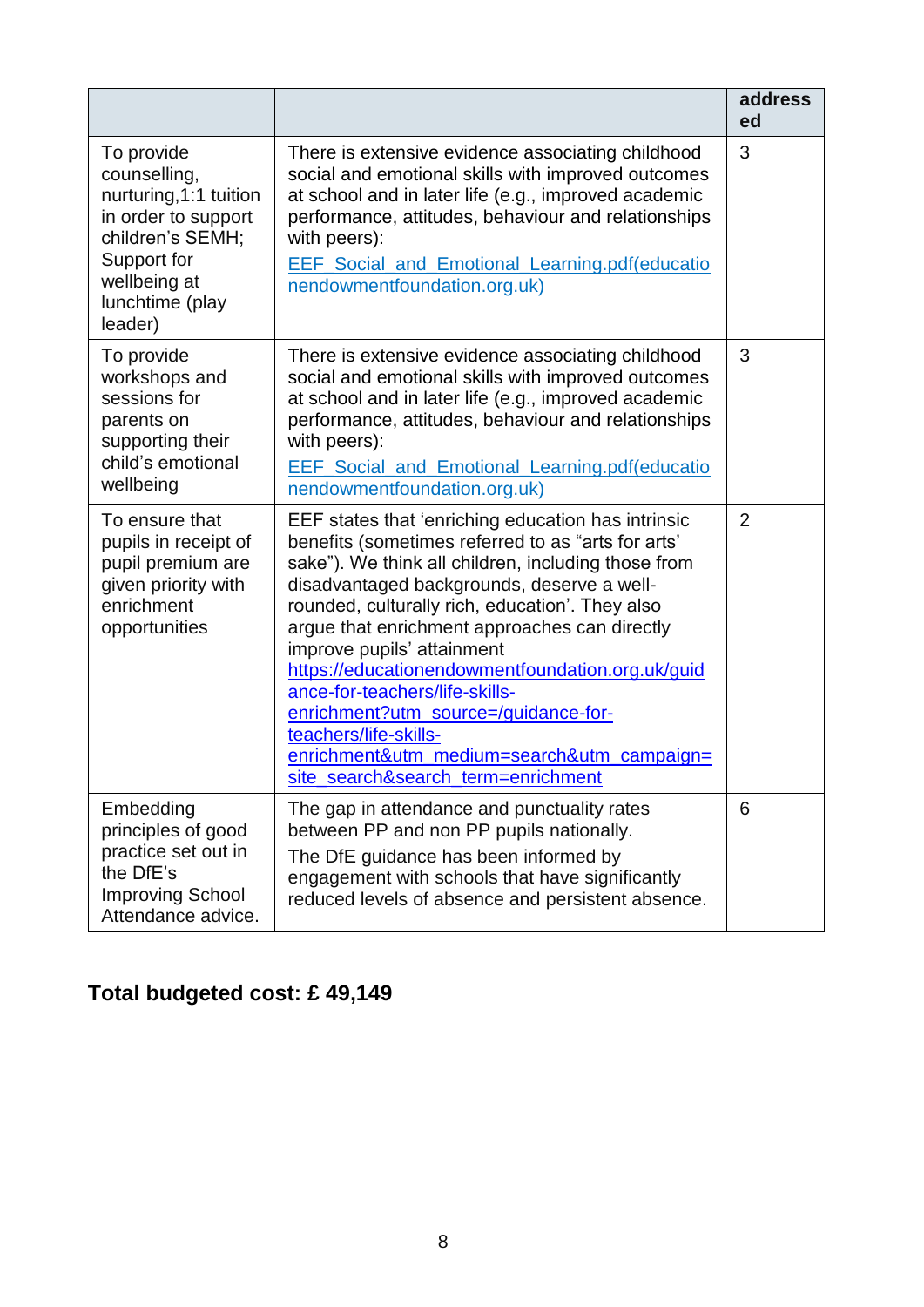# **Part B: Review of outcomes in the previous academic year**

### **Pupil premium strategy outcomes**

This details the impact that our pupil premium activity had on pupils in the 2020 to 2021 academic year.

### **Review: last year's aims and outcomes**

| <b>Aim</b>                                                                                                                                                                                                                                                                                     | <b>Outcome</b>                                                                                                                                                                                                                                                                |
|------------------------------------------------------------------------------------------------------------------------------------------------------------------------------------------------------------------------------------------------------------------------------------------------|-------------------------------------------------------------------------------------------------------------------------------------------------------------------------------------------------------------------------------------------------------------------------------|
| Curriculum - COVID Recovery<br>Overview: assess pupils' starting points;<br>addressing the gaps in knowledge and<br>skills, making effective use of regular<br>formative assessment                                                                                                            | Baseline/entry assessment administered<br>for all year groups in October to<br>determine level of attainment and any<br>losses.                                                                                                                                               |
| Resources: Post- Covid recovery plans;<br>PP action plan; PP lead teacher                                                                                                                                                                                                                      | Covid recovery interventions took place<br>and robust recovery plans implemented                                                                                                                                                                                              |
| Overview: To use the PASS (Pupil<br>Attitudes to School and Self) survey to<br>determine a baseline on return to<br>education for PP eligible pupils                                                                                                                                           | PASS assessment used to determine<br>attitudes to self and school in readiness<br>for learning.                                                                                                                                                                               |
| To deliver PASS interventions following<br>analysis of individual pupil results from<br>the survey                                                                                                                                                                                             | Pupil Premium teacher delivered<br>sessions following PASS analysis                                                                                                                                                                                                           |
| Resources: GL PASS survey; PASS<br>interventions                                                                                                                                                                                                                                               | Results July 2021 Y1-Y6                                                                                                                                                                                                                                                       |
| Overview: Determine what needs to be<br>done to close attainment gap for pupils in<br>receipt of pupil premium with a focus on<br>achieving at least ARE in statutory<br>assessments                                                                                                           | Expected standard: Maths 68%; Reading<br>67%; Writing 65%<br>Higher standard: Maths 26%; Reading<br>38%; Writing 19%                                                                                                                                                          |
| Resources: Teacher 2 x days                                                                                                                                                                                                                                                                    |                                                                                                                                                                                                                                                                               |
| Curriculum – Access to the curriculum for<br>all<br>Overview: Develop remote education so<br>that it is integrated into school curriculum<br>planning in the case of a local lockdown.                                                                                                         | Devices loaned and pupils in receipt of<br>pupil premium prioritised for loan of<br>devices. Parents supported via phone<br>calls and teams/zoom calls and tutorials<br>to access home learning.<br>Pupils prioritised for places in<br>keyworker/vulnerable pupil provision. |
| Curriculum<br>Overview: to provide curriculum<br>enrichment opportunities (cultural capital)<br>to ensure that pupils are equipped with<br>the knowledge and cultural capital they<br>need to succeed in life<br>Resources: visiting speakers; trips,<br>resources - We are Adventurers forest | <b>Forest School activities delivered</b><br>throughout the year linked to curriculum<br>areas.<br>Z Arts Partnership refunded as it could<br>not go ahead due to restrictions.<br>Cookery Club to run from September 21<br>due to bubbles and restrictions<br>previously.    |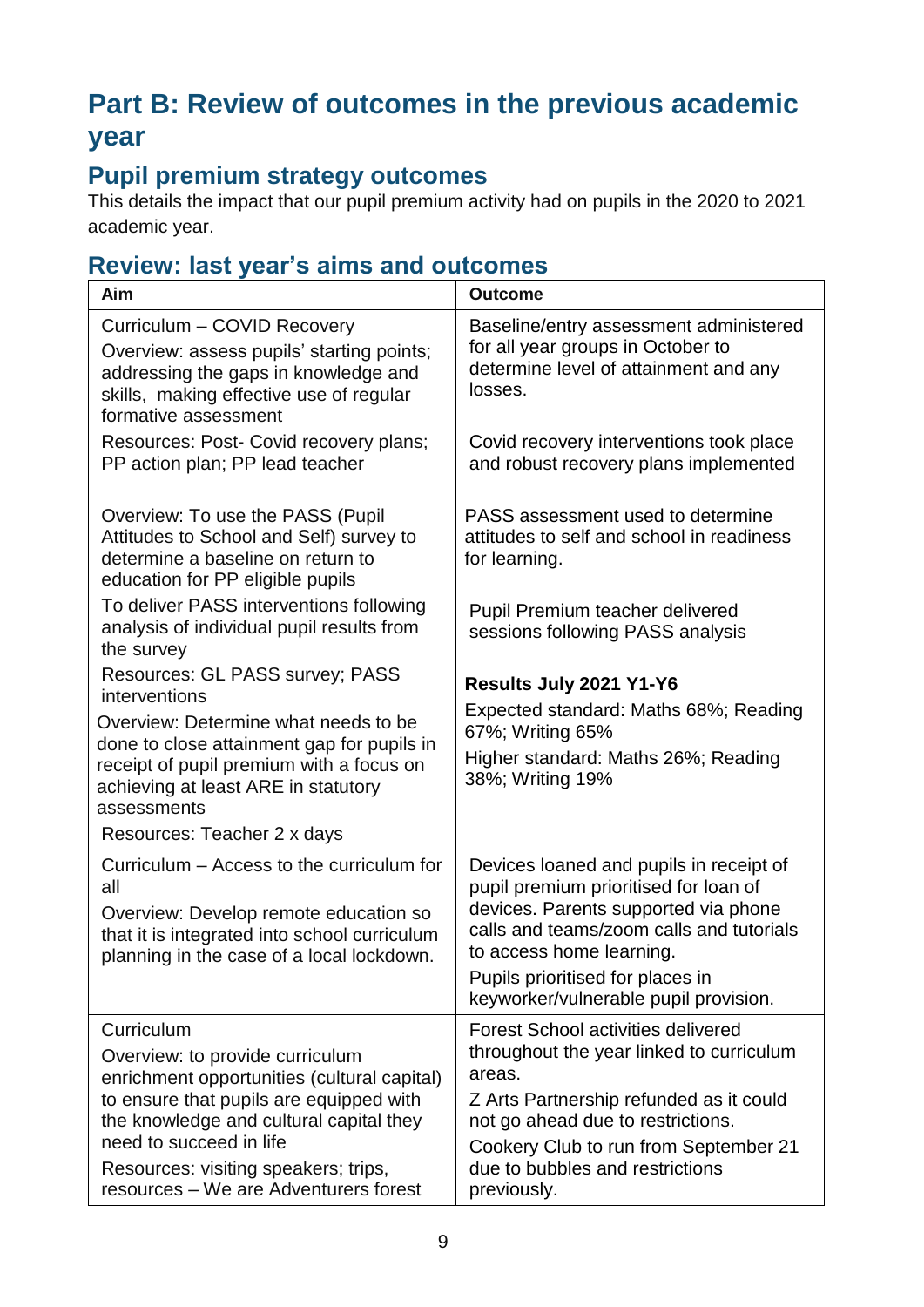| school sessions; Z Arts Partnership;<br>cookery club with TA                                                                                                                                                                                        | Children in receipt of PP prioritised for<br>after school clubs.                                                                                                                                                                                                                        |
|-----------------------------------------------------------------------------------------------------------------------------------------------------------------------------------------------------------------------------------------------------|-----------------------------------------------------------------------------------------------------------------------------------------------------------------------------------------------------------------------------------------------------------------------------------------|
| <b>SEMH</b><br><b>COVID Recovery</b><br>Support pupils' wellbeing and emotional<br>and mental health; focus on peer<br>support, stress, fear and trauma and<br>bereavement.<br>Behaviour focus and training linked to<br>trauma and times of stress | Pastoral Team continued to deliver<br>parents workshops and fortnightly drop-<br>ins<br>Behaviour Training for whole school staff<br>led by Nicola S Morgan<br>Behaviour module purchased and<br>training for SLT<br>SENDCos attended training for<br>Wellbeing for Return to Education |
| Overview: To provide access to<br>workshops and sessions for parents on<br>supporting their child's emotional<br>wellbeing following lockdown<br>Signpost parents to links to 'Just<br>Psychology' online sessions                                  | Continued to signpost parents to Just<br>Psychology sessions                                                                                                                                                                                                                            |
| <b>Extra-Curricular Clubs</b><br>Overview: Monies available to support<br>children in their choice of after school<br>sports clubs and other clubs; music<br>tuition; trips                                                                         | Support given where possible and priority<br>given to children in receipt of PP.                                                                                                                                                                                                        |
| Overview: Ensure ongoing excellent<br>attainment and progress of pupils                                                                                                                                                                             | Attainment has remained high with<br>continued monitoring of progress of<br>pupils in receipt of PP                                                                                                                                                                                     |

#### **Strategy aims for disadvantaged pupils**

| Measure                               | Score                                 |
|---------------------------------------|---------------------------------------|
| Meeting expected standard at KS2 (TA) | Maths 88%; Reading 100%; Writing 100% |
| Achieving high standard at KS2 (TA)   | Maths 38%; Reading 63%; Writing 0%    |
|                                       |                                       |

#### **Externally provided programmes**

*Please include the names of any non-DfE programmes that you purchased in the previous academic year. This will help the Department for Education identify which ones are popular in England*

| Programme | <b>Provider</b> |
|-----------|-----------------|
| n/a       |                 |
|           |                 |